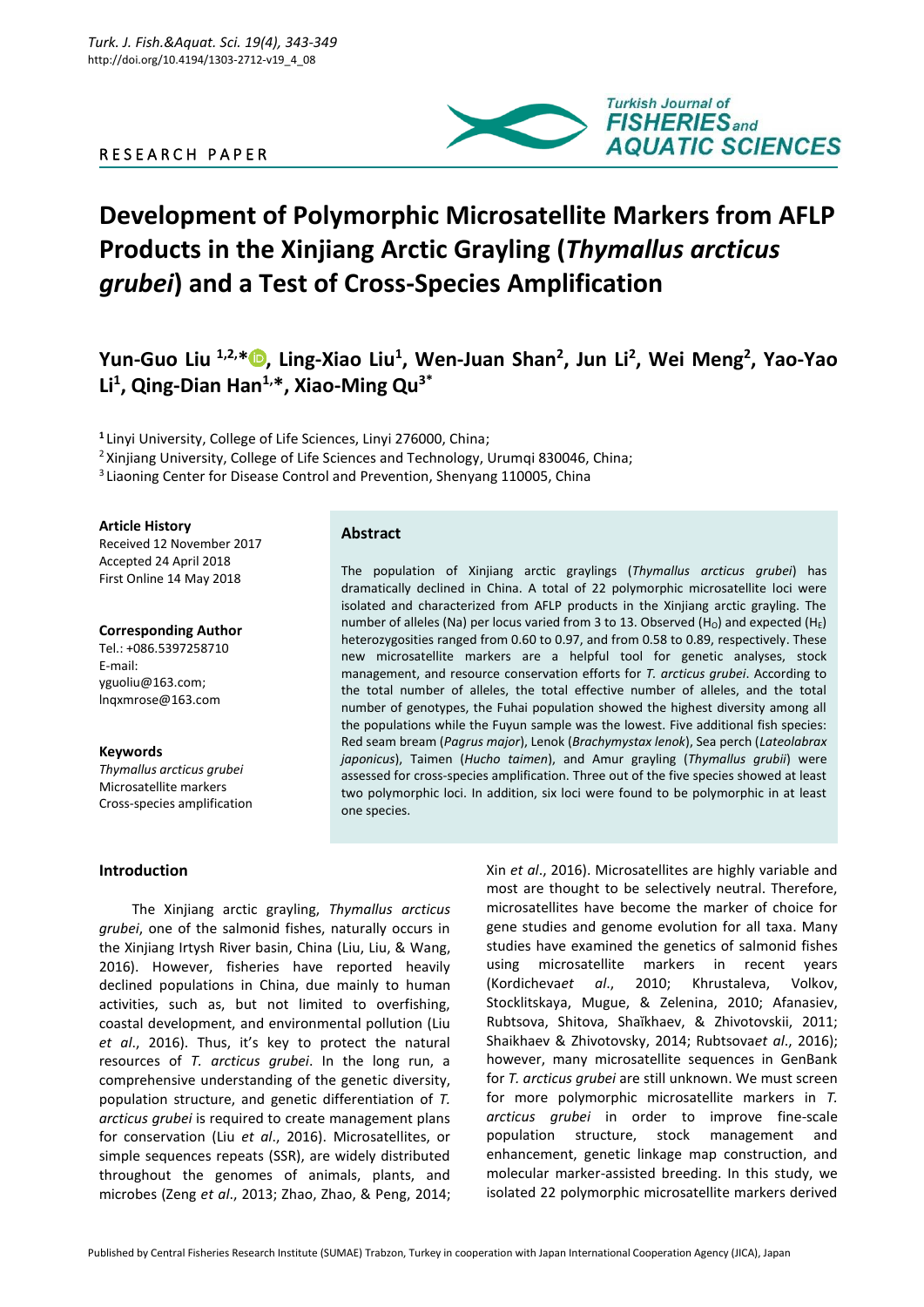from *T. arcticus grubei* to develop a batch of microsatellite markers and to assess the genetic variability of natural populations of *T. arcticus grubei*.

## **Materials and Methods**

#### **Fish Sampling**

The Xinjiang arctic grayling samples were collected from Fuhai county (Fuh), Habahe county (Hab), and Fuyun county (Fuy) in Xinjiang Irtysh River basin, Aletai, China in August, 2015. Geographic locations and sample sizes are shown in Figure 1. The samples of *Pagrus major, Brachymystax lenok, Lateolabrax japonicus*, *Hucho taimen*, and *Thymallus grubii* were collected from Qingdao in the Shandong province, Linjiang in the Jilin province, Rizhao in the Shandong province, Tumen in the Jilin province, and Mohe in the Heilongjiang province in China, respectively.

#### **DNA Extraction**

DNA extraction was performed as described by Liu, Chen, and Li (2005a) and Liu, Chen, Li, Wang and Liu (2005b) with minor modifications. DNA was collected after brief centrifugation and was washed twice with 70% ethanol, air-dried, and redissolved in double distilled water. The concentrations were measured with a GENEQUANT Pro (Pharmacia Biotech Ltd, Cambridge, England) RNA/DNA spectrophotometer for absorption at 260 nm.

#### **Microsatellite Sequence Screening**

Procedures of AFLP analysis were based on Vos*et al*. (1995) with some modifications. About 120 ng of total DNA was digested with 5U of EcoRI and MseI in  $1 \times$ NE buffer 2 at 37°C for 3 h. To generate the DNA template for subsequent PCR amplification, the digested DNA fragments were ligated with 2.5 pmol of EcoRI and 25 pmolMseI adapters in a reaction mixture containing 0.25 mg BSA, 5 pmol ATP, 0.05 U T4Dnase, and 10  $\times$  NE buffer 2 at 37°C for 8 h. The sequences for the EcoR I primer were 5'-GACTGCGTACCAATTC-3', and for the Mse I primer, the sequences were 5'- GATGAGTCCTGAGTAA-3'. Co-dominant AFLP bands were hand selected, excised from the dried gel, and placed individually into tubes containing 0.25 ml of TE buffer as described by Liu, Liu, Li, and Li (2009) with minor modifications. The gel pieces were then incubated for 3 h at 57°C to elute the DNA fragments. Then, the incubation buffer was stored at 5°C before being used as a template for PCR re-amplification of the AFLP bands. The re-amplified PCR products were then checked with agarose gel (1.2%) electrophoresis and purified with a purification kit (Qiagen, Germany). The purified PCR products were ligated into T-vectors and then transformed to *E. coli* of DH5α for the next sequencing (Lunt, Hutchinson, & Carvalho, 1999; Yokota & Oishi, 1990). We sequenced 160 randomly selected clones of recombinant *E. coli* of DH5α. Microsatellite sequences were screened using Tandem Repeats Finder (version: 2.02) (Benson, 1999). Tandem Repeats Finder's standardized identification of



**Figure 1.** Geographic origin of Xinjiang arctic grayling (*Thymallus arcticus grubei*) samples. Fuh, Fuhai county (n=30); Hab, Habahe county (n=30); Fuy, Fuyun county (n=30).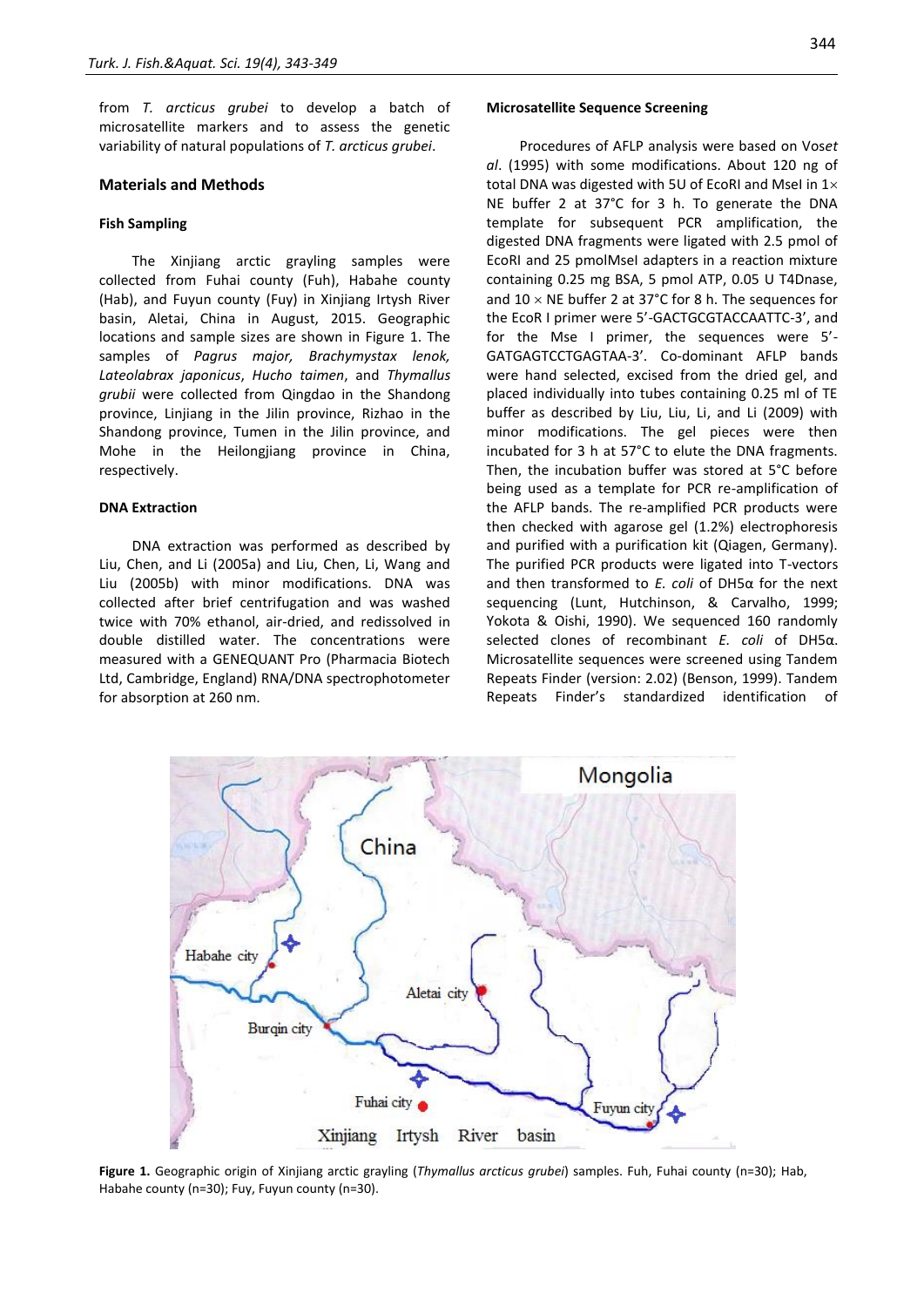microsatellites was 8 or more repeats for dinucleotide repeat sequences, 5 or more repeats for trinucleotide repeat sequences, and 4 or more repeats for tetranucleotide repeat sequences.

## **Microsatellite Amplification and Polymorphism Detection**

Microsatellite amplification was performed as described by Liu, Guo, Hao, and Liu (2012). PCR was performed in a 25-μl reaction mixture composed of 10 pmol of each primer set, 100 μM of dNTPs, 10 mMTris– HCl (pH 8.3), 50 mMKCl, 2.0 mM MgCl2, about 1.2 unit of Taq polymerase (Sangon Corp.), and approximately 150 ng of template DNA. PCR cycles were performed according to procedure described by Liu *et al*. (2012). Microsatellite polymorphism was detected using ABI 377 automated DNA sequencer.

## **Data Analysis**

ARLEQUIN 3.0 (Excoffier, Laval, & Schneider, 2005) and POPGENE 1.3.1 (Yeh, Yang, & Boyle, 1999) were used to calculate observed (H<sub>0</sub>) and expected (H<sub>E</sub>) heterozygosities and linkage disequilibrium, respectively. Significance values for all tests were corrected following Sequential Bonferroni procedure (Rice, 1989). The Hardy–Weinberg equilibrium (HWE) at each locus was assessed by a test analogous to the Fisher's exact test using the Markov-chain method (the Markov-chain parameters used were: steps, 100,000; dememorization, 10,000).

## **Results**

A total of 95 microsatellites were found of which 62 pairs of primers were designed and tested. A total of 22 microsatellite markers were found to be polymorphic among 30 individuals of *T. arcticus grubei* collected from the Xinjiang Irtysh River in China. The number of alleles per locus ranged from 3 (XJBJH02) to 13 (XJBJH17), and the observed and expected heterozygosity ranged from 0.60 to 0.97 and from 0.58 to 0.89, respectively (Table 1). All the loci conformed to Hardy-Weinberg equilibrium (HWE) was determined with the Markov-Chain method. Out of 231 possible pairwise comparisons between the 22 loci applied to *T. arcticus grubei*, none showed significant linkage disequilibrium. Considerable differences were found among Fuh, Hab, and Fuy populations in the number of alleles, effective number of alleles, and number of genotypes at all loci (Table 2). In regard to total number of alleles, total effective number of alleles, and total number of genotypes, the Fuh population showed the highest diversity among all the samples while the Fuy sample was the lowest. These new microsatellite markers are a helpful tool for genetic analyses of and resources conservation efforts for *T. arcticus grubei*. The method is also practically efficient in rapid screening of polymorphic microsatellite markers based on AFLP products from aquaculture resources.

Cross-species PCR amplification was tested on five other fishes using the same methodology like for *T. arcticus grubei*. All primer pairs were tested on 30 individuals from each of the five species: Red seambream (*Pagrus major*), Lenok (*Brachymystax lenok*), Sea perch (*Lateolabrax japonicus*), Taimen (*Hucho taimen*), and Amur grayling (*Thymallus grubii*). In traditional taxonomy, each represents five different species from distant species to interrelated species. Three out of the five species (*Brachymystax lenok*, *Hucho taimen*, and *Thymallus grubii*) showed at least two polymorphic loci. In addition, six loci were found to be polymorphic in at least one species. The results, summarized in Table 3, highlight the potential of some microsatellite markers of *T. arcticus grubei* being used in studies on other fish species. Eleven microsatellite loci have amplification products, and five are polymorphic in the Amur grayling. Thus, the Xinjiang arctic grayling may have a closer phylogenetic relationship with the Amur grayling and a more distant ancestry, as denoted by no polymorphic amplification, to Red seam bream and Sea perch.

# **Discussion**

Vos *et al*. (1995) proved that the AFLP technique is a PCR-based DNA fingerprinting that can rapidly identify thousands of band polymorphisms associated with restriction sites and has been successfully applied to a wide range of organisms. The AFLP polymorphisms usually include microsatellites: indels (insertions and deletions) and SNPs (Liu *et al*., 2015; Bradeen & Simon, 1998). Therefore, polymorpic AFLP products contain many co-dominant bands caused by microsatellite sequences. Typically, microsatellite markers have been isolated from small insert size of genomic libraries of the species of interest, screening hundreds of clones through hybridization with repeat containing probes (Rassmann, Schlotterer, & Tautz, 1991). However, it requires southern hybridization, which is timeconsuming. If sequenced randomly without hybridizing for microsatellite enrichment, the yield of microsatellite-containing sequences is low. We utilized a fast and effective protocol in this study for quick isolation of sequences containing microsatellite repeats from co-dominant AFLP bands of *T. arcticus grubei*. This method is very effective in amplifying large amounts of DNA in a suitable size for direct cloning and sequencing. Despite lacking library construction and hybridization screening, the method ended with a relative high microsatellite yield (Liu *et al*., 2007). We sequenced a total of 160 clones from co-dominant AFLP bands of *T. arcticus grubei*, and 95 microsatellitecontaining sequences were obtained. Nearly 60% of clones contained microsatellites. However, only 22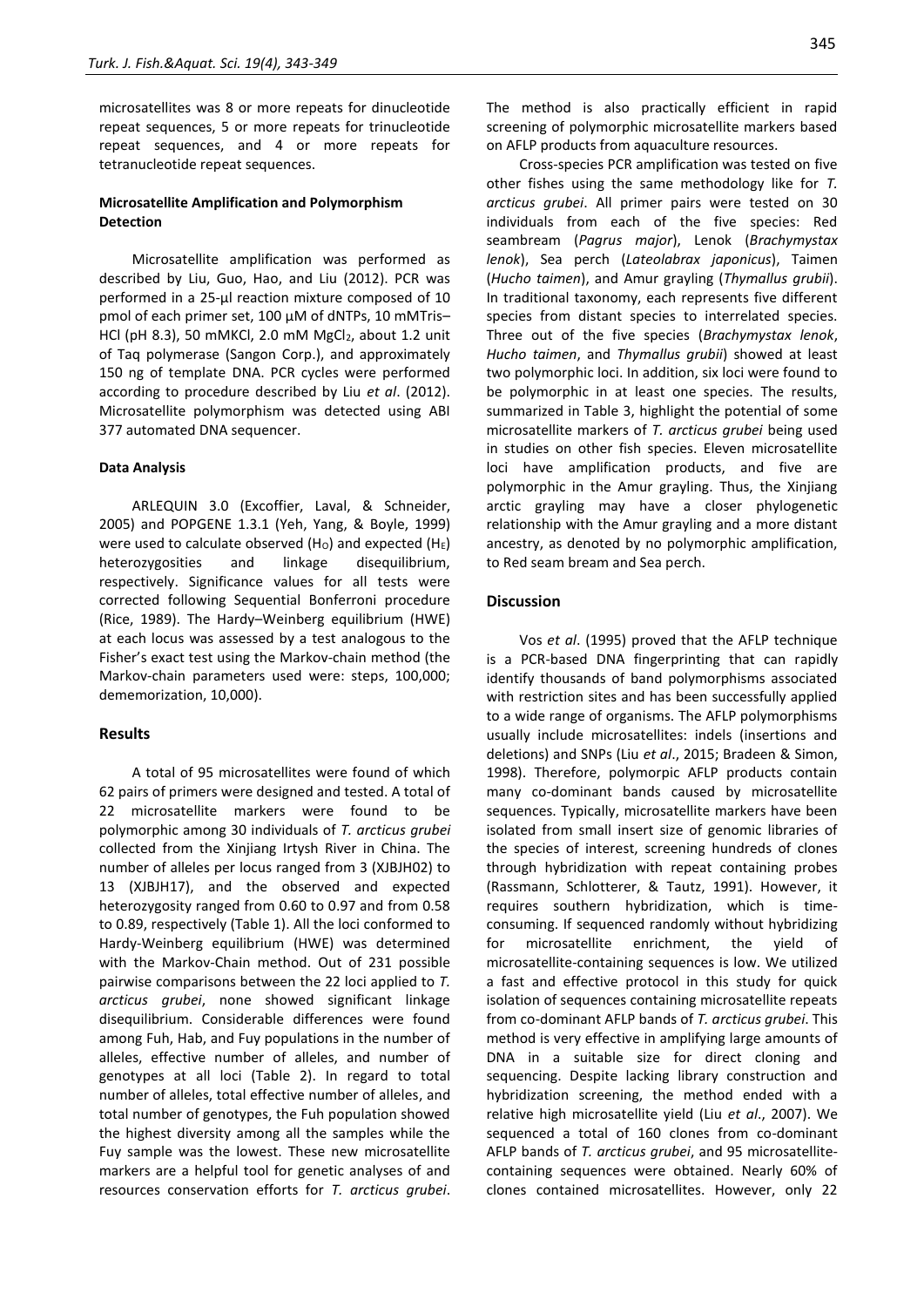| Locus   | Repeat                | Primer sequences (5'-3')   | Ta            | Na               | H <sub>o</sub> | $H_{\rm F}$ | P     | Accession |
|---------|-----------------------|----------------------------|---------------|------------------|----------------|-------------|-------|-----------|
|         | sequence              |                            | $(^{\circ}C)$ | (size range, bp) |                |             |       | no.       |
| XJBJH01 | $(AC)_8$              | F: GGTGAAAGAAAGAGGGAGGG    | 58            | 4 (230-310)      | 0.73           | 0.70        | 0.663 | KY471332  |
|         |                       | R: AGCCCTCACCAAGATGAGAA    |               |                  |                |             |       |           |
| XJBJH02 | (TAGA) <sub>7</sub>   | F: CCTTTTATGCATTTCTGTGGG   | 57            | 3 (130-180)      | 0.90           | 0.88        | 0.165 | KY471333  |
|         |                       | R: TTTGTGCACTTTCGTTCTGG    |               |                  |                |             |       |           |
| XJBJH03 | $(CA)_{9}$            | F: TCACACATCCTGGCTGTCAT    | 58            | 7(190-230)       | 0.67           | 0.58        | 0.231 | KY471334  |
|         |                       | R: TCCCCAGATAGTCGTCAAGG    |               |                  |                |             |       |           |
| XJBJH04 | (GA) <sub>7</sub>     | F: GATGACCAGCAGGGTCAAAT    | 56            | $5(200-240)$     | 0.67           | 0.64        | 0.102 | KY471335  |
|         |                       | R: ATGACTCCTAGCTGTCCCCA    |               |                  |                |             |       |           |
| XJBJH05 | $(GA)_{15}$           | F: ATTACAGAAAACCCCCTCCG    | 59            | 9 (250-290)      | 0.60           | 0.59        | 0.376 | KY471336  |
|         |                       | R: TCTCTCTCTCGCTCTCTGCC    |               |                  |                |             |       |           |
| XJBJH06 | $(CCAT)$ <sub>6</sub> | F: GCAAAGAAACCCTGCTTGAG    | 57            | 4(130-180)       | 0.77           | 0.68        | 0.089 | KY471337  |
|         |                       | R: TCCGCTTCCTCAGAAACAGT    |               |                  |                |             |       |           |
| XJBJH07 | $(GT)_{12}$           | F: GCAATGATTTTGCAGTGGTG    | 58            | $6(110-150)$     | 0.97           | 0.89        | 0.192 | KY471338  |
|         |                       | R: ATCCCCTCTGGTGTGTCAAA    |               |                  |                |             |       |           |
| XJBJH08 | $(TATC)_{7}$          | F: TCGGGATTGCACTAAGCTCT    | 57            | $6(100-150)$     | 0.90           | 0.86        | 0.410 | KY471339  |
|         |                       | R: GCCAGCAAGGTTGATTGATT    |               |                  |                |             |       |           |
| XJBJH09 | (ATAG) <sub>18</sub>  | F: CTTTCGACCAATCACACCCT    | 56            | 12 (130-170)     | 0.83           | 0.75        | 0.225 | KY471340  |
|         |                       | R: ACAAAGAAATTTCCCCCTCG    |               |                  |                |             |       |           |
| XJBJH10 | $(GT)_{9}$            | F: TTTTGACCAGGACCCATAGC    | 58            | 8(250-290)       | 0.87           | 0.82        | 0.921 | KY471341  |
|         |                       | R: CTTACACCTGGCTGGTCACA    |               |                  |                |             |       |           |
| XJBJH11 | $(AG)_{10}$           | F: CCAGCTGAGAGAGGGAGAGA    | 56            | 5 (220-270)      | 0.67           | 0.63        | 0.476 | KY471342  |
|         |                       | R: AGTTGTCCCAGGTTCAAACG    |               |                  |                |             |       |           |
| XJBJH12 | $(GA)_{12}$           | F: GCCATAACCAGCCTCTCAAA    | 56            | 6 (230-270)      | 0.87           | 0.82        | 0.202 | KY471343  |
|         |                       | R: ACTGCAGTCCCAGAGATGCT    |               |                  |                |             |       |           |
| XJBJH13 | $(GT)_{13}$           | F: TCACATCTTTAGTTGTGCATGTG | 55            | 8 (140-180)      | 0.80           | 0.75        | 0.305 | KY471344  |
|         |                       | R: TGAGGACCAAGGGAACAATC    |               |                  |                |             |       |           |
| XJBJH14 | $(CA)_{10}$           | F: CCCCAGGACAGTCATACCAC    | 58            | $7(110-160)$     | 0.77           | 0.71        | 0.166 | KY471345  |
|         |                       | R: GTTCCCCTCCACTAAATGGC    |               |                  |                |             |       |           |
| XJBJH15 | $(TTAC)_{7}$          | F: AGCTCATGAAACATGGGACC    | 57            | 4(160-190)       | 0.90           | 0.85        | 0.094 | KY471346  |
|         |                       | R: CGGGAGAGAGACTAGCCCTT    |               |                  |                |             |       |           |
| XJBJH16 | $(GAT)_{14}$          | F: GCACATTTTGATGTATGCCC    | 56            | 5 (170-200)      | 0.87           | 0.79        | 0.361 | KY471347  |
|         |                       | R: TGTGTTTTTGAAGCAGGCAC    |               |                  |                |             |       |           |
| XJBJH17 | $(TCAC)_{9}$          | F: GAGTTTGAACCGATTTGGGA    | 58            | 3(230-270)       | 0.87           | 0.83        | 0.136 | KY471348  |
|         |                       | R: CCAAGAATGCTGGAGGTGAT    |               |                  |                |             |       |           |
| XJBJH18 | $(TATC)_{23}$         | F: TGCTCTGGTAGTAGGACCTGG   | 55            | 13(190-230)      | 0.80           | 0.74        | 0.239 | KY471349  |
|         |                       | R: CAGCCAACGCACATTTATCA    |               |                  |                |             |       |           |
| XJBJH19 | $(AG)_{10}$           | F: ATGCCTTTTTGCACCTCCTT    | 57            | $5(250-310)$     | 0.80           | 0.76        | 0.702 | KY471350  |
|         |                       | R: AGAAATGTCCTCTCGGGGAT    |               |                  |                |             |       |           |
| XJBJH20 | $(AG)_{11}$           | F: CCTGGACACTCAGCATCTCA    | 58            | 7(150-190)       | 0.87           | 0.73        | 0.094 | KY471351  |
|         |                       | R: GCACGTTATTGGAGGGAAGA    |               |                  |                |             |       |           |
| XJBJH21 | $(AG)_{13}$           | F: ACTGTGGGAGAGGAAGGGAT    | 57            | 7(120-160)       | 0.83           | 0.75        | 0.296 | KY471352  |
|         |                       | R: AGTAGGCTCTGGCTGTCTGG    |               |                  |                |             |       |           |
| XJBJH22 | $(CA)_{10}$           | F: CCGTTGTGAAAGTGAACCCT    | 59            | $9(170-210)$     | 0.70           | 0.62        | 0.179 | KY471353  |
|         |                       | R: TGGACCTGCATGTGTCTGAT    |               |                  |                |             |       |           |

Ta is annealing temperature ( $^{\circ}$ C); Na is number of alleles; Ho is observed heterozygosity; H<sub>E</sub>is expected heterozygosity.

microsatellite sequences, approximately 23%, showed polymorphic loci. The other microsatellites had inappropriate flanking regions on one or both sides of the simple sequence repeats or contained only a few repeats and thus, had less potential for polymorphism. The Fuh population showed the highest diversity among all the populations based on the analysis using the microsatellite markers. This phenomenon might be a result of the Fuh population that was sampled from Fuhai county, located at the middle place of the Irtysh River. The geographic proximity increased the chance of gene flow between the Hab population and Fuy population.

Microsatellite loci have ancient origins and show considerable evolutionary conservation, suggesting that microsatellite primers developed for any single locus may often be useful across a wide range of taxa (Liu *et al*., 2009). For example, Liu *et al*. (2007) tested cross-species amplification of 68 existing microsatellite loci in 6 species of the Sparidae family: *Acanthopagrus butcheri*, *Sparus aurata, Pagrus auratus, Chrysophrys major, Pagellus bogaraveo, Pagellus erythrinus*, and one species of Bothidae, *Paralichthys olivaceus*. Of the 68 loci screened, sixteen were found to be polymorphic when tested in 20 individual black sea bream, or *Acanthopagrus schlegeli*. Cross-species amplification is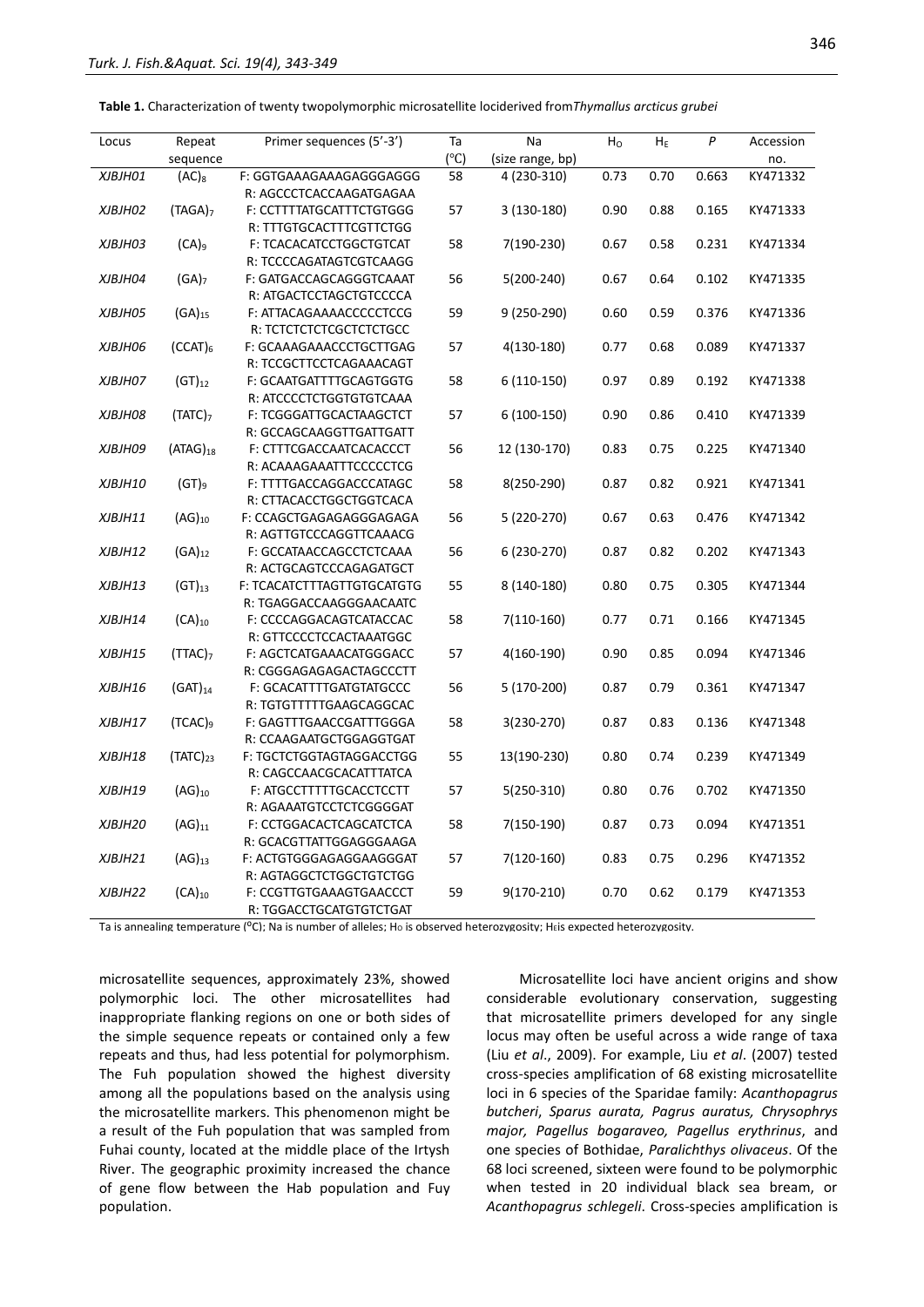|  | Table 2. Allelic variability attwenty two microsatellite loci in three different populationsof Thymallus arcticus grubei |  |
|--|--------------------------------------------------------------------------------------------------------------------------|--|
|--|--------------------------------------------------------------------------------------------------------------------------|--|

|                     |     |                |     |     | Populations    |     |     |                |     |  |
|---------------------|-----|----------------|-----|-----|----------------|-----|-----|----------------|-----|--|
| Microsatellite Loci | Fuh |                |     |     | Hab            |     |     | Fuy            |     |  |
|                     | A   | a <sub>e</sub> | G   | A   | a <sub>e</sub> | G   | A   | a <sub>e</sub> | G   |  |
| XJBJH01             | 5   | 4.16           | 8   | 5   | 4.09           | 8   | 4   | 3.02           | 6   |  |
| XJBJH02             | 5   | 4.13           | 8   | 4   | 3.88           | 6   | 3   | 2.23           | 5   |  |
| XJBJH03             | 6   | 5.56           | 9   | 6   | 5.23           | 9   | 6   | 4.87           | 9   |  |
| XJBJH04             | 6   | 4.15           | 9   | 5   | 3.70           | 7   | 5   | 3.51           | 7   |  |
| XJBJH05             | 11  | 8.22           | 14  | 10  | 7.92           | 12  | 9   | 7.46           | 10  |  |
| XJBJH06             | 4   | 2.92           | 6   | 4   | 2.92           | 4   | 4   | 2.77           | 4   |  |
| XJBJH07             | 6   | 4.73           | 7   | 6   | 4.67           | 6   | 5   | 4.46           | 6   |  |
| XJBJH08             | 8   | 5.33           | 10  | 7   | 4.65           | 9   | 7   | 4.29           | 9   |  |
| XJBJH09             | 13  | 8.90           | 14  | 13  | 8.32           | 14  | 12  | 7.73           | 12  |  |
| XJBJH10             | 8   | 5.74           | 10  | 8   | 5.68           | 10  | 8   | 5.68           | 10  |  |
| XJBJH11             | 7   | 5.16           | 5   | 5   | 3.76           | 5   | 4   | 3.04           | 4   |  |
| XJBJH12             | 7   | 4.64           | 11  | 7   | 4.13           | 9   | 5   | 3.93           | 6   |  |
| XJBJH13             | 9   | 5.34           | 13  | 8   | 5.20           | 12  | 8   | 5.02           | 11  |  |
| XJBJH14             | 7   | 4.15           | 7   | 7   | 4.15           | 7   | 7   | 3.89           | 7   |  |
| XJBJH15             | 5   | 3.65           | 6   | 4   | 2.56           | 6   | 3   | 2.27           | 4   |  |
| XJBJH16             | 6   | 3.34           | 8   | 6   | 3.10           | 8   | 6   | 2.195          | 6   |  |
| XJBJH17             | 4   | 2.23           | 6   | 3   | 1.89           | 4   | 3   | 1.89           | 4   |  |
| XJBJH18             | 13  | 8.97           | 15  | 13  | 8.25           | 15  | 10  | 7.13           | 12  |  |
| XJBJH19             | 6   | 4.18           | 6   | 5   | 3.30           | 6   | 4   | 3.01           | 5   |  |
| XJBJH20             | 8   | 6.55           | 10  | 8   | 6.64           | 10  | 8   | 6.39           | 10  |  |
| XJBJH21             | 8   | 4.67           | 9   | 7   | 4.52           | 9   | 6   | 3.94           | 8   |  |
| XJBJH22             | 9   | 7.29           | 12  | 9   | 7.06           | 12  | 8   | 6.49           | 10  |  |
| Total               | 161 | 101.46         | 203 | 150 | 97.3           | 188 | 135 | 87.49          | 165 |  |

Number of alleles per locus (A), Effective number of alleles (ae), Number of genotypes (G), are given for each population and locus.

**Table 3.** Cross-species amplification and PCR product size range of twenty two microsatellite loci from *T. arcticus grubei* in different fish species of the vertebrates including *Pagrus major, Brachymystax lenok, Lateolabrax japonicus*, *Hucho taime*, *Thymallus grubii*

| Locus   | Pagrus major | Brachymystax lenok | Lateolabrax japonicus | Hucho taimen | Thymallus grubii |
|---------|--------------|--------------------|-----------------------|--------------|------------------|
| XJBJH01 |              |                    |                       |              |                  |
| XJBJH02 |              |                    |                       |              |                  |
| XJBJH03 |              |                    |                       |              |                  |
| XJBJH04 |              |                    |                       |              |                  |
| XJBJH05 | 1*           |                    |                       | 3 (250-290)  |                  |
| XJBJH06 | O            |                    | 1†                    | 1†           |                  |
| XJBJH07 |              |                    |                       |              |                  |
| XJBJH08 |              | $2(100-130)$       |                       |              | $2(100-130)$     |
| XJBJH09 |              |                    |                       |              |                  |
| XJBJH10 |              | 2 (270-280)        |                       | 3(270-290)   | 2 (270-280)      |
| XJBJH11 |              |                    |                       |              |                  |
| XJBJH12 | 1†           |                    | 1†                    |              | 3 (230-270)      |
| XJBJH13 | n            |                    |                       |              |                  |
| XJBJH14 |              |                    |                       |              |                  |
| XJBJH15 |              |                    |                       |              | 5 (160-190)      |
| XJBJH16 |              |                    |                       |              |                  |
| XJBJH17 |              |                    |                       |              |                  |
| XJBJH18 |              |                    |                       |              |                  |
| XJBJH19 | Ω            | 2 (250-310)        |                       | $3(250-300)$ | 5 (250-310)      |
| XJBJH20 |              |                    |                       |              |                  |
| XJBJH21 |              |                    |                       |              |                  |
| XJBJH22 |              |                    |                       |              |                  |

The number in each cell indicates the number of observed alleles; "0" indicates no amplification or smear only; "\*" indicates larger than expected size; "†" indicates smaller than expected size.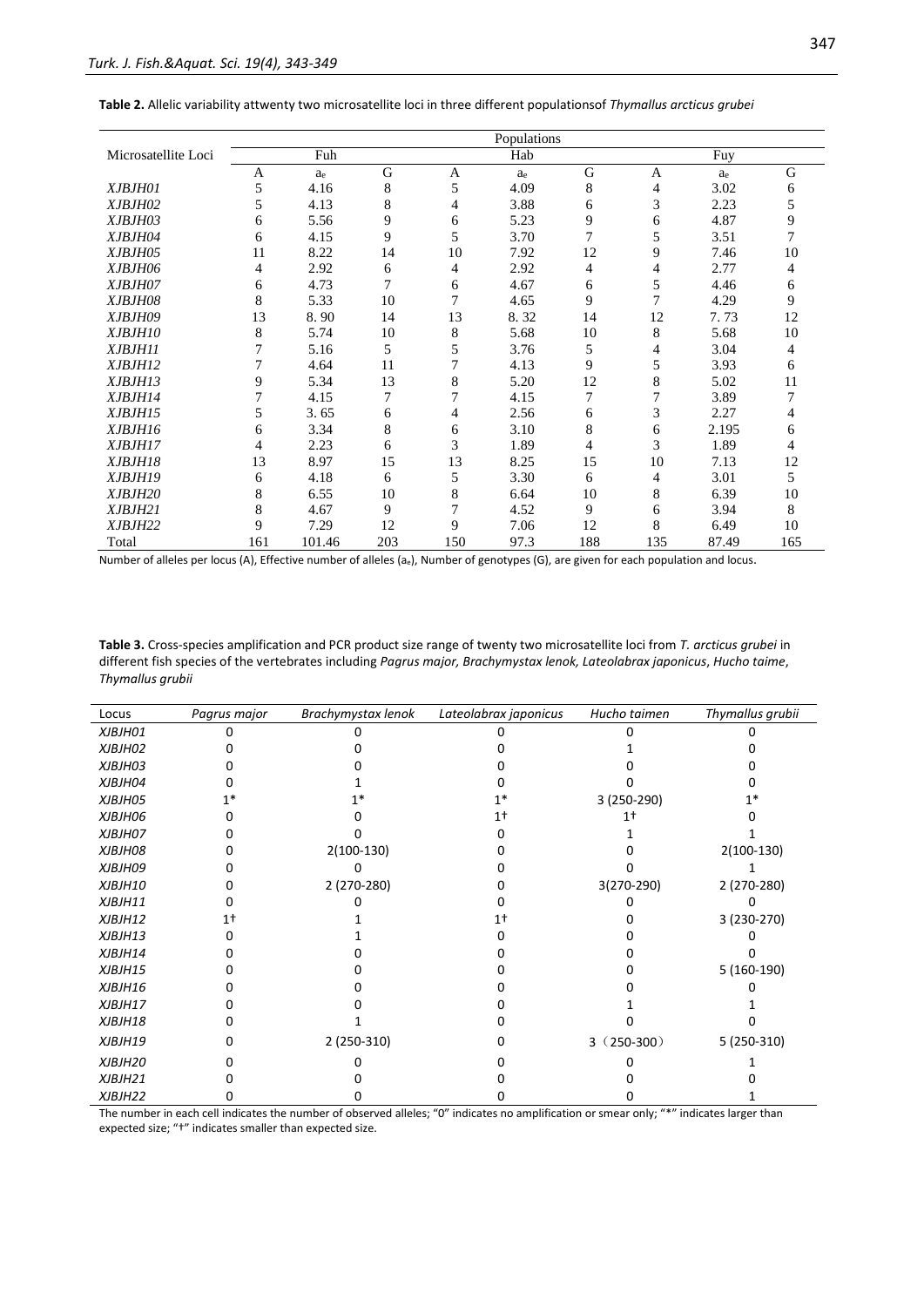a practical method to extend the utilization of microsatellite markers. Although cross-species amplification is convenient, it may lead to low or incomplete amplification, since as little as a single dinucleotide mismatch between the primer and the target DNA sequences could lead to erroneous results (Zane, Bargelloni, & Patarnello, 2002). This problem can often be resolved by employing less stringent polymerase chain reaction (PCR) conditions such as lowering the annealing temperature or increasing the magnesium concentration in the reaction (Liu *et al*., 2007). In this study, three microsatellite loci show polymorphism in Taimen and Lenok. Other studies have reported that they have a polymorphic amplification product in closely related species in crossspecies amplification of microsatellite markers (Dallimer, 2015; Delghandi*et al*., 2016).

In conclusion, the findings of this study prove the usefulness of co-dominant AFLP bands as a valuable source for the identification of microsatellite from the Xinjiang arctic grayling. The polymorphic microsatellite loci developed in this study for *T. arcticus grubei* should be used in the future studies of systematic and population genetics in this endangered species. Crossspecies amplification on five other fishes indicates that some Xinjiang arctic grayling microsatellite loci are conservative in closely related species.

#### **Acknowledgements**

This work was supported by grants from the National Natural Science Foundation of China (31560719), the Natural Science Foundation of Xinjiang Uygur Autonomous Region (2015211C261), and the project of Domestic Visiting Scholars for Young College Backbone Teachers in Shandong province (SD2014).

## **References**

- Afanasiev, P.K., Rubtsova, G.A., Shitova, M.V., Shaĭkhaev, E.G., & Zhivotovskii, L.A. (2011). Extension of a set of microsatellite markers for more precise identification of chum salmon *Oncorhynchus keta* Walbaum. *Russian Journal of Genetics, 47*(11), 1307-1313.
	- http://dx.doi.org/10.1134/S1022795411110020
- Benson, G. (1999). Tandem repeats finder: a program to analyze DNA sequences. *Nucleic Acids Research, 27*, 573-580. http://dx.doi.org/10.1093/nar/27.2.573
- Bradeen, J.M., & Simon, P.W. (1998). Conversion of an AFLP fragment linked to the carrot Y2 locus to a simple codominant PCR-based marker form. *Theoretical and Applied Genetics*, *97*, 960-967.

http://dx.doi.org/10.1007/s001220050977

- Dallimer, M. (2015). Cross-species amplification success of avian microsatellites in the redbilled quelea *Quelea quelea*. *Molecular Ecology, 8*(4): 695-698. http://dx.doi.org/10.1046/j.1365-294x.1999.00877.x
- Delghandi, M., Hasifa, A., Manal Saif Nasser, A.H., Rafaida Dhuhai Gharib, A.B., Dean R.J., & Hoc Tan, D. (2016). Novel Polymorphic Microsatellite Markers for

Panulirusornatus and their Cross-species Primer Amplification in *Panulirus homarus*. *Animal Biotechnology, 27*(4), 310-314.

http://dx.doi.org/10.1080/10495398.2016.1190372

Excoffier, L., Laval, G., & Schneider, S. (2005). Arlequin (version3.0): anintegrated software package for population genetics data analysis. *Evolutionary Bioinformatics Onlin*e, *1*, 47-50.

http://creativecommons.org/licenses/by/3.0./

Khrustaleva, A.M., Volkov, A.A., Stocklitskaya, D.S.,Mugue, N.S., & Zelenina, D.A. (2010). Comparative analysis of STR and SNP polymorphism in the populations of sockeye salmon (*Oncorhynchus nerka*) from Eastern and Western Kamchatka. *Russian Journal of Genetics, 46*(11), 1362-1372.

http://dx.doi.org/10.1134/S1022795410110128

- Kordicheva, S.Y., Rubtsova, G.A., Shitova, M.A., Shaikhaev, G.O., Afanasiev, K.I., & Zhivotovsky, L.A. (2010). A search for null alleles at the microsatellite locus of chum salmon (*Oncorhynchus keta* Walbaum). *Russian Journal of Genetics,46*(8), 1019-1022. http://dx.doi.org/10.1134/S1022795410080168
- Liu, J., Qu, J., Yang, C. Tang, D., Li, J., Lan, H., & Rong, T. (2015). Development of genome-wide insertion and deletion markers for maize, based on next-generation sequencing data. *BMC Genomics,16*, 601. http://dx.doi.org/10.1186/s12864-015-1797-5.
- Liu, Y.G., Chen, S.L., & Li, B.F. (2005a). Assessing the genetic structure of three Japanese flounder (*Paralichthys olivaceus*) stocks by microsatellite markers. *Aquaculture, 243*, 103-111.

http://dx.doi.org/10.1016/j.aquaculture.2004.10.024

- Liu, Y.G., Chen, S.L., Li, B.F., Wang, Z. J., & Liu, Z.J. (2005b). Analysis of genetic variation in selected stocks of hatchery flounder, *Paralichthys olivaceus*, using AFLP markers. *Biochemical Systematics and Ecology, 33*, 993- 1005. http://dx.doi.org/10.1016/j.bse.2005.02.008
- Liu, Y.G., Guo, Y.G., Hao, J., & Liu, L.X (2012). Genetic diversity of swimming crab (Portunus trituberculatus) populations from Shandong peninsula as assessed by microsatellite markers. *Biochemical Systematics and Ecology, 41*, 91-97. http://dx.doi.org/10.1016/j.bse.2011.12.024

Liu, Y.G., Liu, C.Y., Li, F.Z., & Li, Z.X. (2009). Development of Microsatellite Markers in Sea Perch, Lateolabrax japonicus, from Codominant Amplified Fragment Length Polymorphism Bands. *Journal of the World Aquaculture Society, 40*(4), 522-530. http://dx.doi.org/10.1111/j.1749-7345.2009.00277.x

- Liu, Y.G., Liu, L.X., & Wang, Y.X. (2016). A review: research progress of development of microsatellite markers and conservation genetics in Graying. *Fisheries Science, 35*(1), 87-92. in Chinese with English abstract. http://dx.doi.org/10.16378/j. cnki. 1003-1111.
- Liu, Y.G., Liu, L.X., Wu, Z.X., Lin, H., Li, B.F., & Sun, X.Q. (2007). Isolation and characterization of polymorphic microsatellite loci in black sea bream (*Acanthopagrus schlegeli*) by cross-species amplification with six species of the Sparidae family. *Aquatic Living Resources,20*(3): 257-262. http://dx.doi.org/10.1051/alr:2007038
- Lunt, D.H., Hutchinson, W.F., & Carvalho G.R. (1999). An efficient method for PCR-based isolation of microsatellite arrays (PIMA). *Molecular Ecology, 8*, 891- 894. http://dx.doi.org/10.1046/j.1365- 294X.1999.00636.x